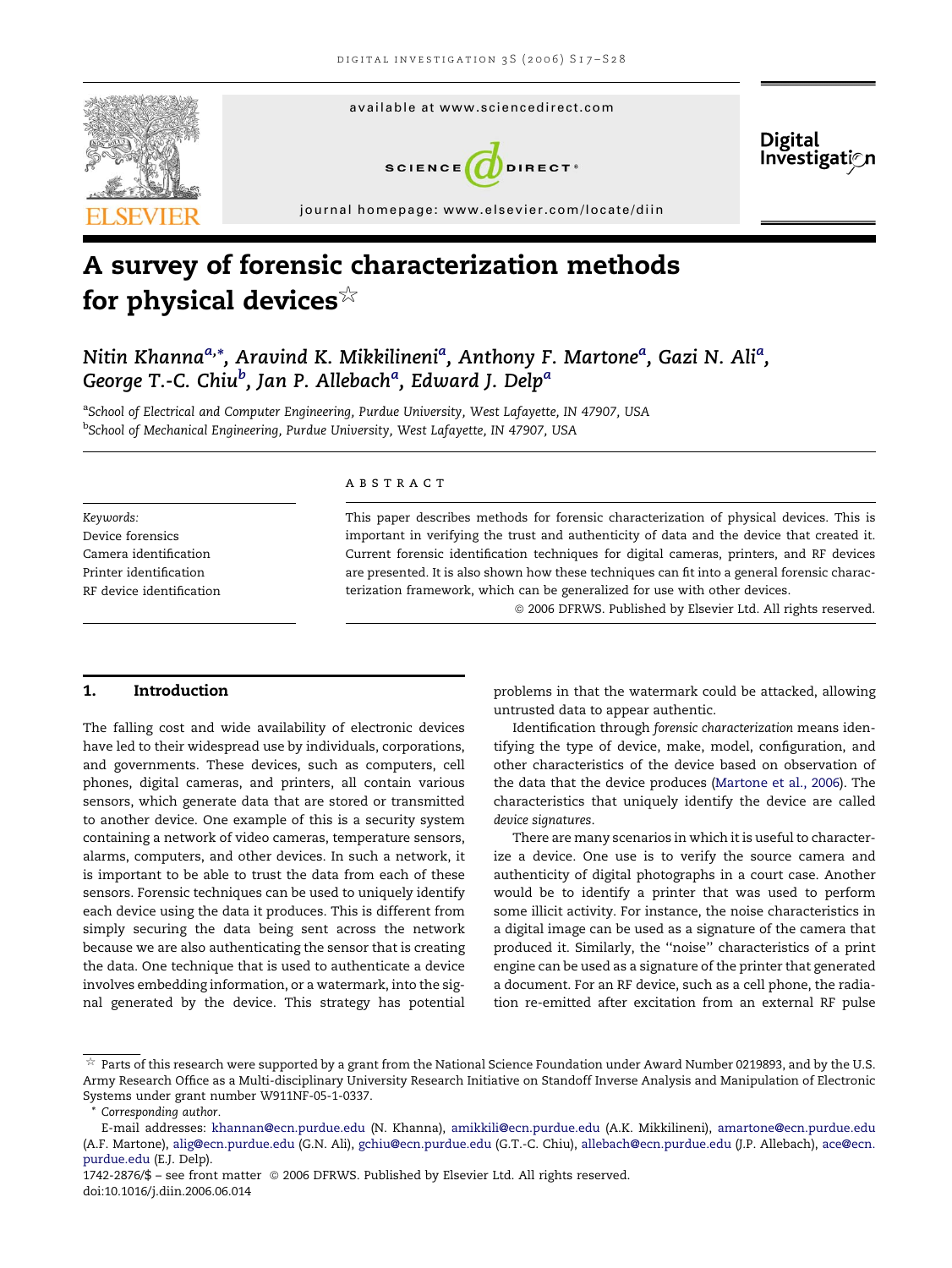<span id="page-1-0"></span>

contains characteristics that are unique to each device's make and model.

This paper presents a framework for forensic characterization. Current characterization techniques for digital cameras, printers, and RF devices are presented in relation to the proposed framework.

A block diagram of a general forensic characterization system is shown in Fig. 1. A device to be characterized is first excited by a specially designed ''probe signal''. For a printer or camera, this signal might be a specially designed test page to be printed or photographed. The device response would then be a print or digital image. For an RF device or other sensor, the probe signal might be a specially designed RF pulse sent toward or through the device. The pulse will interact with the device and be re-emitted. In this case, the re-emitted signal would be the device response.

The device response is sampled and a set of features are extracted from the sampled signal. These features are then used to determine various information about the device using standard classification techniques.

# 2. Characterization of digital cameras

In contrast to the analog world, where the depicted event in a photograph has generally been accepted as reality, the authenticity of digital images cannot be taken for granted. This is especially true when it comes to legal photographic evidence. Digitization of data, along with the availability of digital processing tools, has made creation and manipulation of digital images an easy task. As digital images and video continue to replace their analog counterparts, the importance of reliable, inexpensive, and fast identification of authenticity and origin of digital images increases. Reliable digital camera identification would especially prove useful in the court. For example, the identification could be used for establishing the origin of images presented as evidence, or one could prove that a certain image has been obtained using a specific camera and is not a computer-generated image. Therefore, a reliable and objective way to examine image authenticity is needed.

Not only is the general public rapidly replacing classical analog cameras (film) with digital cameras, law enforcement agencies are doing so as well. Agencies are increasingly relying on digital photography to create a visual record of crime scenes, physical evidence, and victim's injuries. One reason for this is that a digital camera gives the photographer immediate visual feedback of each picture taken. Digital images can be readily shared using computer networks and conveniently processed for queries in databases. Also, properly stored digital images do not age or degrade with usage. On the other hand, thanks to powerful editing programs, it is very easy even for an amateur to maliciously modify digital media and

create realistic looking forgeries. Forensic tools that help establish the origin, authenticity, and the chain of custody of digital images are essential to the forensic examiner. These tools can prove to be vital whenever questions of digital image integrity are raised.

Image forensics is concerned with the following questions:

- Is this an ''original'' image produced by a digital camera, or is it a computer-generated image? Was it created by cut and paste operations from multiple images?
- Was this image captured by a camera manufactured by vendor X or vendor Y? Did this image originate from camera X? at time Y? at location Z? Is reliable identification possible from processed images?
- Has this image been modified?
- Was this image manipulated to embed a secret message? Is this image a stego-image or a coverimage?

There has been some effort in the digital watermarking community to embed watermark in the captured image that would carry information about the digital camera such as a time stamp, or even biometric of the person taking the image ([Blythe and Fridrich, 2004\)](#page-9-0). This technique only works if all digital cameras implement it, which is not the case currently, and will probably not change in the near future. The application of this watermarking solution is mostly limited to a closed environment such as ''secure cameras'' used by forensic experts taking images at crime scenes [\(Blythe and Fridrich,](#page-9-0) [2004\)](#page-9-0). Under these controlled conditions, the secure cameras can provide a solution to the problem of evidence integrity and origin. Another issue is that there is no completely secure authentication watermarking algorithm that can survive all attacks. Also the hardware system has to be secured from unauthorized watermark embedding. In the absence of widespread adoption of digital watermarks, it is important to develop techniques that can help make statements about the origin, authenticity and nature of digital images.

There are various techniques by which the source camera of an image can be determined. Some techniques are simple and straightforward. For example, the EXIF headers of most digital still camera images contain information about the camera type and the conditions under which the image was taken (e.g., exposure, time). Additional information can be obtained from the quantization table in the JPEG header (some cameras use customized quantization matrices). This header data, however, may not be available if the image is converted to a different format, and can easily be removed or modified.

To overcome these problems, techniques that use only features that are intrinsic to the camera itself need to be used. The following three sections describe the workings of a digital camera, as they relate to second and third blocks of the device characterization framework in Fig. 1. Then, techniques for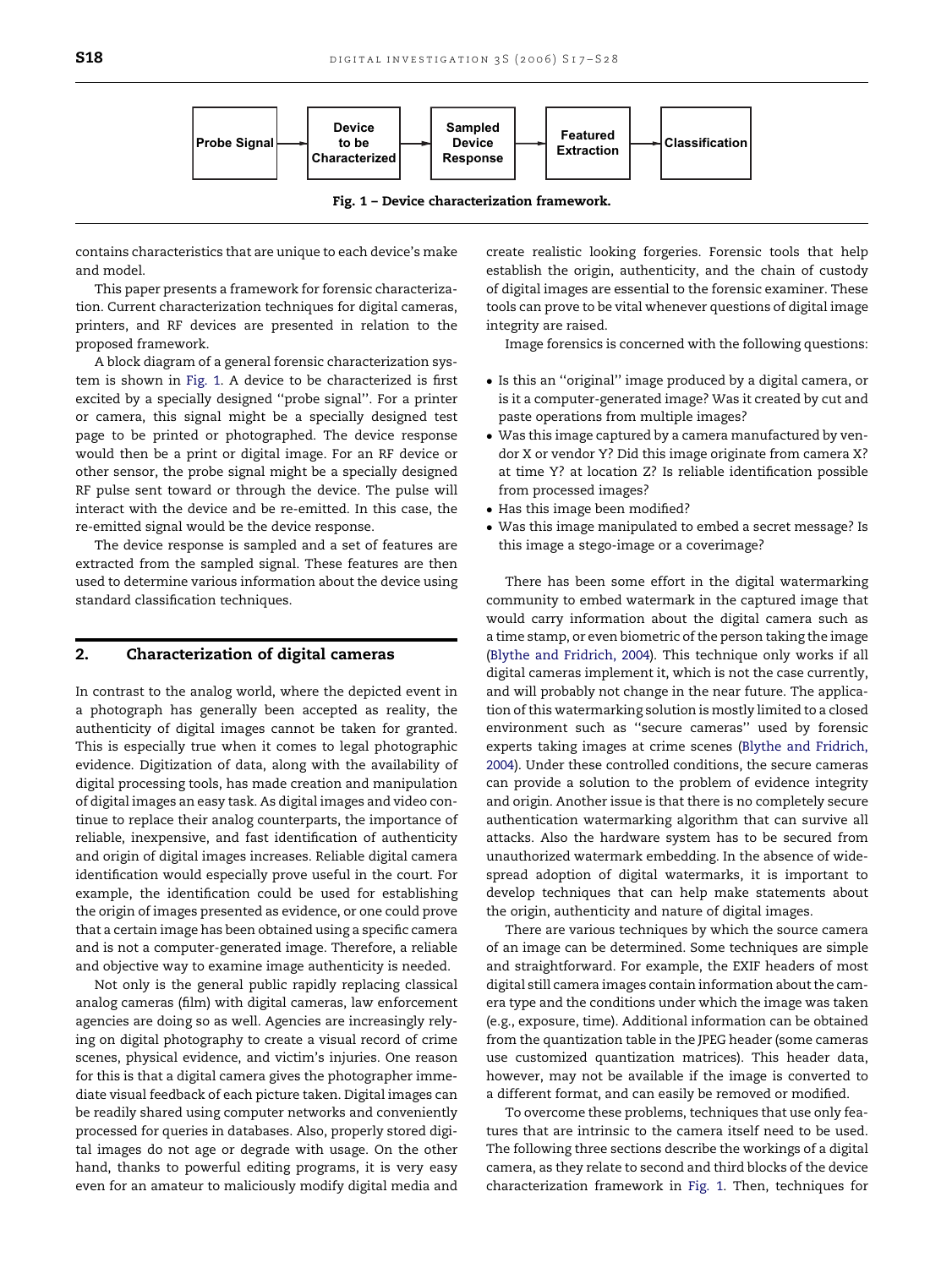

identifying the source camera of a digital image, using only intrinsic features, are presented.

#### 2.1. Imaging pipeline

The imaging pipelines of digital cameras are similar, irrespective of manufacturer or model. The basic structure of a digital camera pipeline can be seen in Fig. 2.

First, light from a scene enters the camera through a lens and passes through a set of filters including an anti-aliasing filter. Next, the light is ''captured'' by a sensor. These sensors, typically CCD or CMOS imaging sensors, are color blind in the sense that each pixel captures only intensity information from the light hitting it. To capture color information, the light first passes through a color filter array (CFA), which assigns each pixel on the sensor to one of the three (or four) colors to be sampled. Shown in Fig. 3 are CFA patterns using RGB and YMCG color spaces, for a 4  $\times$  4 block of pixels. The individual color planes are filled in by interpolation using the sampled pixel values. There are a number of different interpolation algorithms, which could be used, and different manufacturers use different interpolation techniques.

Finally, a number of operations are performed by the camera, which include, but are not limited to, color interpolation, white point correction and gamma correction. The image is then written into the camera memory in a user-specified image format (e.g., RAW, TIFF or JPEG). Although the operations and stages explained in this section are standard in a digital camera pipeline, the exact processing details in each stage vary from one manufacturer to another, and even between different camera models from the same manufacturer. This variation from one camera model to another can be used to determine the type of camera that a specific image was taken with.

### 2.2. Sensor noise

The manufacturing process of imaging sensors introduces various defects, which create noise in the sampled pixel values. Because this noise is directly related to manufacturing defects, which can vary from one sensor to another, it can be used to forensically characterize a digital camera. There are two types of noise that are important to understand the following sections.

The first type of noise is caused by array defects. These include point defects, hot point defects, dead pixels, pixel traps, column defects and cluster defects. These defects cause pixel values in the image to deviate greatly. For example, dead pixels show up as black in the image and hot point defects show up as very bright pixels in the image, regardless of image content.

Pattern noise refers to any spatial pattern that does not change significantly from frame to frame and is caused by dark currents and photoresponse nonuniformity noise (PRNU). Dark currents are stray currents from the sensor substrate into the individual pixels. This varies from pixel to pixel and the variation is called fixed pattern noise (FPN). FPN is due to differences in detector size, doping density, and foreign matter trapped during fabrication. PRNU is the variation in pixel responsivity and is seen when the device is illuminated. This noise is due to variations between pixels such as detector size, spectral response, thickness in coatings and other imperfections created during the manufacturing process. The power spectrum of the PRNU is continuous ([Holst, 1998](#page-10-0)) with slightly attenuated high spatial frequencies. Frame averaging will reduce all the noise sources except FPN and PRNU. Although FPN and PRNU are different, they are sometimes collectively called scene noise, pixel noise, pixel nonuniformity, or simply pattern noise.



Fig. 3 – CFA patterns.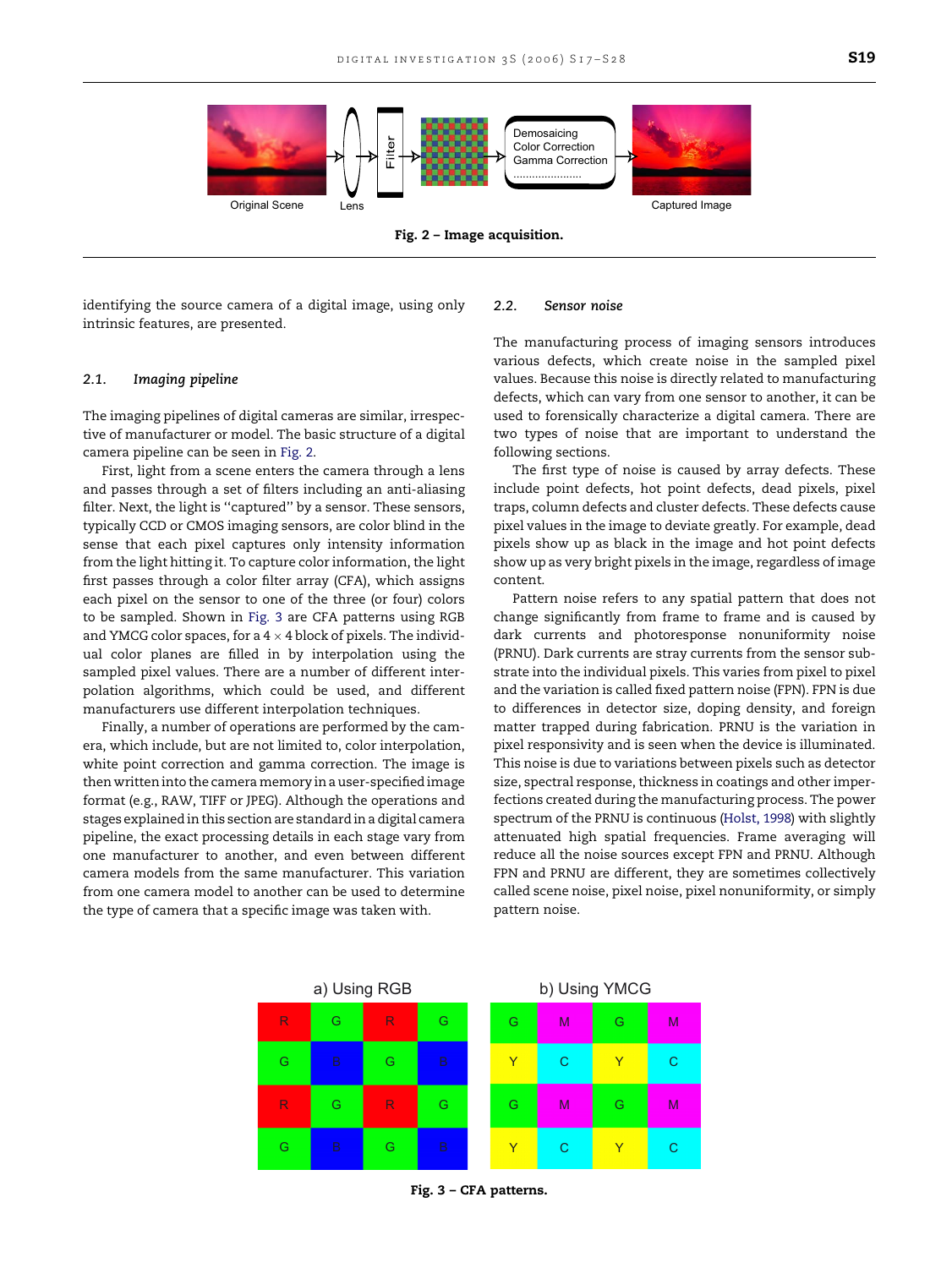#### <span id="page-3-0"></span>2.3. Image acquisition model

The raw signal that is captured by the sensor due to incoming light (if no sources of noise are present) is represented by matrix  $\mathbf{x} = (x_{ij}), i \in \{1,2,...,m\}, j \in \{1,2,...,n\},$  where  $m \times n$  is the sensor resolution. A general model

$$
y_{ij} = \eta_{ij} (x_{ij} + \epsilon_{ij}) + \xi_{ij}
$$
 (1)

can be written, where  $y = (y_{ii})$  represents the digitized output of the sensor before any other camera processing occurs. The factors  $\eta_{ii}$  are close to 1 and capture the PRNU noise, which is a multiplicative noise. After removing the low frequency component, the pattern noise component can be used as an intrinsic characteristic (fingerprint) of the sensor. The PRNU noise is not present in completely saturated areas of an image where all sensor pixels produce a constant maximum signal. It is also clear from Eq. (1) that in very dark areas (when  $x_{ij} \approx 0$ ) the PRNU noise is largely suppressed.

The signal y goes through a chain of complex processing before the final image file is stored on the camera's memory card. This processing includes neighborhood operations such as demosaicing, color correction, and kernel based filtering. Some operations may be nonlinear in nature, such as gamma correction, white point correction, or adaptive color interpolation [\(Lukas et al., 2006\)](#page-10-0). The final pixel values

$$
p_{ij} = \Psi(y_{ij}, N(y_{ij}), i, j) \tag{2}
$$

are assumed to be in the range [0, 255] for each color channel.  $\Psi$  is a nonlinear function of  $y_{ij}$ , the pixel location (i, j), and values **y** from a local neighborhood  $N(y_{ij})$ . This function is heavily dependent on the camera model or manufacturerspecific image processing algorithms used in different stages described earlier.

#### 2.4. Sensor-based characterization

One approach to camera identification is through analysis of pixel defects. [Geradts et al. \(2001\)](#page-10-0) point out that defective pixels, such as hot pixels or dead pixels, can be used for reliable camera identification even from lossy compressed images.

This type of noise is typically more prevalent in cheaper cameras than in more expensive ones. The noise can be visualized by averaging multiple images from the same camera. These errors remain visible even after the image is compressed by the camera.

This approach fails for cameras that do not contain any defective pixels or cameras that eliminate defective pixels by post-processing their images on-board. Also, the defective pixels may not be obvious in every scene. In order to identify the defective pixels, one either needs to have access to the camera or have sufficiently many images from which the defective pixels can be determined.

In [Lukas et al. \(2005\)](#page-10-0) and [Digital bullet scratches for im](#page-10-0)[ages \(2005\)](#page-10-0), a different approach, based on sensor pattern noise, is presented to the problem of camera identification from images. The identification is based on pixel nonuniformity noise, which is a unique stochastic characteristic for both CCD and CMOS-based cameras. The presence of this noise is established using correlation as in the detection of spread spectrum watermarks. Reliable identification is possible even from images that are resampled and JPEG compressed.

The pattern noise is caused by several different factors, such as pixel nonuniformity, dust specks on optics, interference in optical elements, dark currents, etc. The high frequency part of the pattern noise is estimated by subtracting a denoised version of an image from the original image. This is performed using a wavelet-based denoising filter described in the work by [Mihcak et al. \(1999\)](#page-10-0). A camera's reference pattern is determined by averaging the noise patterns from multiple images taken with that camera. This reference pattern serves as an intrinsic signature of the camera. To identify the source camera of a given image, the noise pattern from the image is correlated with known reference patterns from a set of cameras. If the correlation is above a certain threshold for one of the reference patterns, then the camera corresponding to



Fig. 4 – Diagram of the EP process.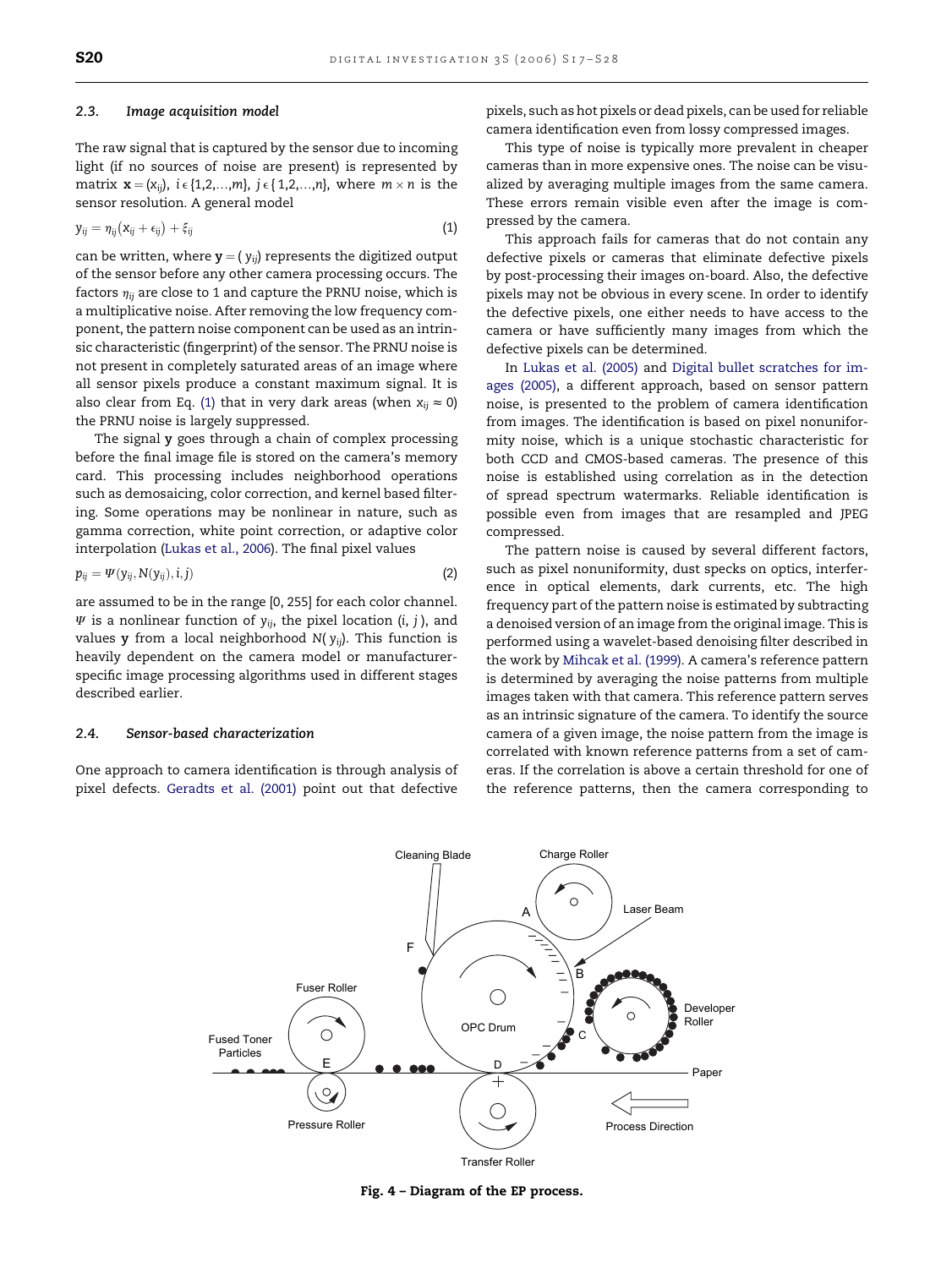<span id="page-4-0"></span>that reference pattern is the source camera. This approach is shown to provide correct source camera identification between a set of nine cameras without a single misclassification over several thousand images ([Lukas et al., 2005\)](#page-10-0). It is also possible to perform reliable identification from images that have been JPEG compressed and/or resized, as well as to distinguish between images taken by two cameras of the same model [\(Lukas et al., 2005](#page-10-0)). Our experiments agree with these published results.

Some assumptions made in this technique are open for questioning. The wavelet denoising filter [\(Mihcak et al.,](#page-10-0)

[1999](#page-10-0)), for example, assumes that the image in the wavelet domain is a non-stationary Gaussian signal and that the pattern noise is a stationary Gaussian signal. Since these assumptions are satisfied only approximately, the pattern noise extracted using the denoising filter is not Gaussian either. Another problem is that the filter is applied to the image on slightly overlapping blocks and it also pads image borders with zeros. This leads to a small residual dependence between all extracted noises. Furthermore, reference patterns of different cameras are often slightly correlated due to the use of similar or even the same image processing algorithms.



Fig. 5 – Projection and FFT.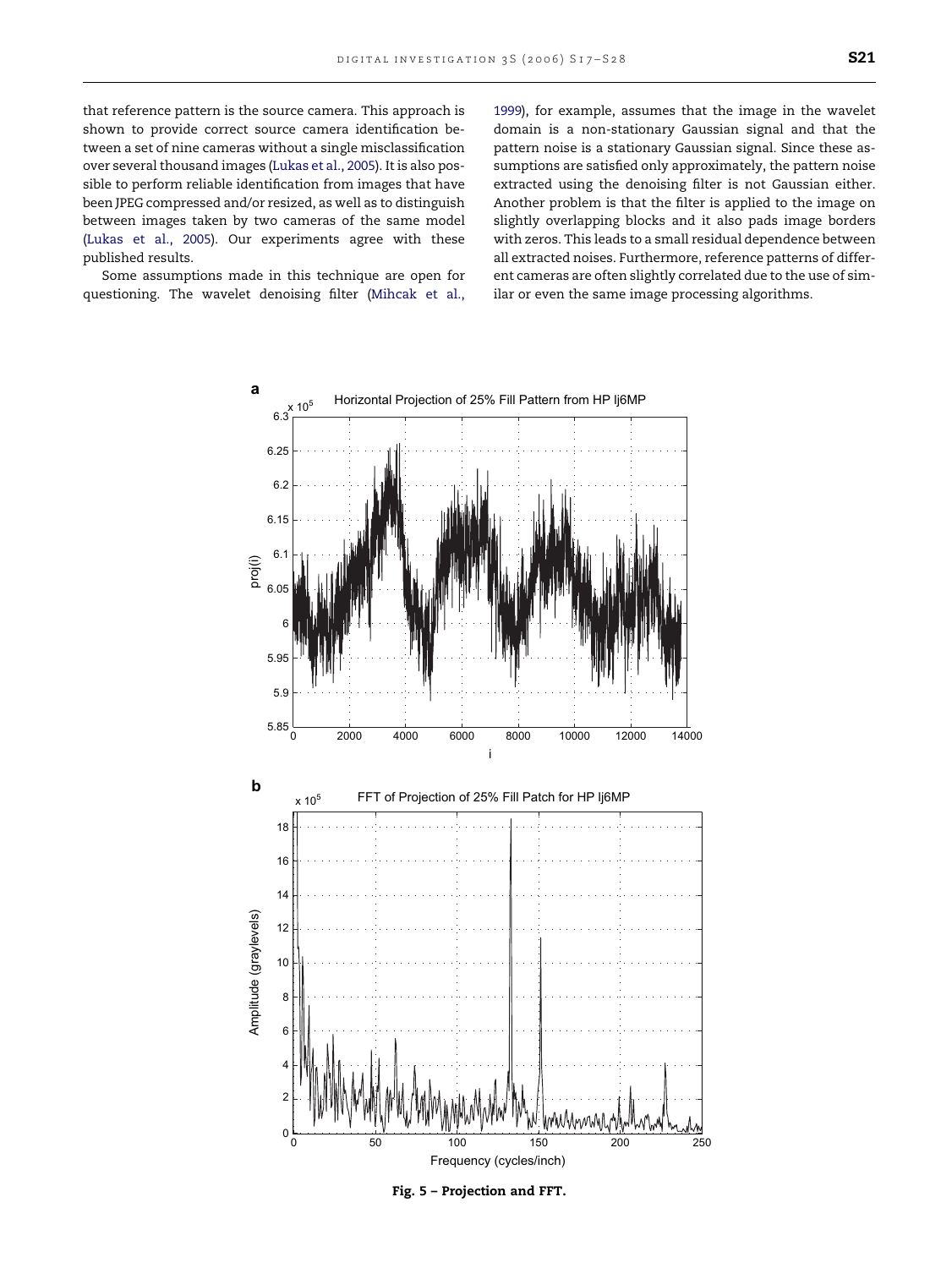#### <span id="page-5-0"></span>2.5. Feature vector

In the works by [Kharrazi et al. \(2004\)](#page-10-0) and [Avcibas et al. \(2004\)](#page-9-0), a technique is proposed in which a classifier is used to determine the source camera using a set of content independent features extracted from the image. The feature vector is constructed from average pixel values, RGB pair correlations, center of mass distributions, RGB pair energy ratios, wavelet-based features, and a blind image quality metric. This technique is shown to provide close to 90% classification accuracy across five different cameras [\(Kharrazi et al., 2004\)](#page-10-0). Further experiments need to be performed to determine whether this method is capable of distinguishing between similar camera models or between cameras of the exact same model. Also, the large number of images needed to train a classifier for each camera may not always be available.

## 2.6. Color filter analysis

Most digital cameras capture color images using a single sensor in conjunction with a color filter array. As a result, roughly only one third of the samples are captured by the camera and the other two thirds are interpolated. This interpolation introduces correlations between the samples of a color image. The noninterpolated samples are unlikely to be correlated in the same way as the interpolated samples.

[Bayram et al. \(2005\)](#page-9-0), proposed a method based on the observation that both the size of the interpolation kernel and the demosaicing algorithm vary from camera to camera. The source camera of a digital image is identified based on estimation of the color interpolation parameters used by the camera. This method is limited to images that are not highly compressed since the compression artifacts suppress and remove the spatial correlation between the pixels created by the CFA interpolation.

Furthermore, the interpolation operation is highly nonlinear, making it strongly dependent on the nature of the depicted scenery. These algorithms are fine-tuned to prevent visual artifacts such as over-smoothed edges or poor color

| Table 1 - Banding frequencies |                                                |
|-------------------------------|------------------------------------------------|
| Printer model                 | Principal banding<br>frequencies (cycles/inch) |
| HP LaserJet 5MP               | 37, 74                                         |
| HP LaserJet 6MP               | 132, 150                                       |
| HP LaserJet 1000              | 27,69                                          |
| HP LaserJet 1200              | 69                                             |
| HP LaserJet 4050              | 51, 100                                        |
| Samsung ML-1450               | 16, 32, 100, 106                               |

transitions in busy parts of the image. On the other hand, in smooth parts of the image these algorithms exhibit a more linear characteristic. Therefore, smooth and nonsmooth parts of images are treated separately ([Bayram et al., 2005\)](#page-9-0). Since no a priori information is assumed on the size of interpolation kernel, probability maps are obtained for varying the sizes of kernels. When viewed in the frequency domain, these probability maps show peaks at different frequencies with varying magnitudes indicating the structure of correlation between the spatial samples. The classifier relies on two sets of features: the set of weighting coefficients used for interpolation, and the peak locations and magnitudes in the frequency spectrum. A Support Vector Machine (SVM) classifier is used to test the effectiveness of the proposed features.

A similar technique, presented by [Popescu and Farid \(2005\)](#page-10-0), assumes a linear model for the periodic correlations introduced by CFA interpolation. The assumption is that each interpolated pixel is correlated to a weighted sum of pixels in a small neighborhood centered about itself. While perhaps overly simplistic when compared to the highly nonlinear nature of most CFA interpolation algorithms, this simple model is both easy to parameterize and can reasonably approximate the CFA interpolation algorithms. Note that most CFA algorithms estimate a missing color sample from neighboring samples in all three-color channels. For simplicity, however, this technique ignores these interchannel correlations and treats each color channel independently. In practice, neither the specific form of the correlations (i.e., the parameters of the linear model) nor which samples are correlated to their neighbors



Fig. 6 – Diagram of printer identification.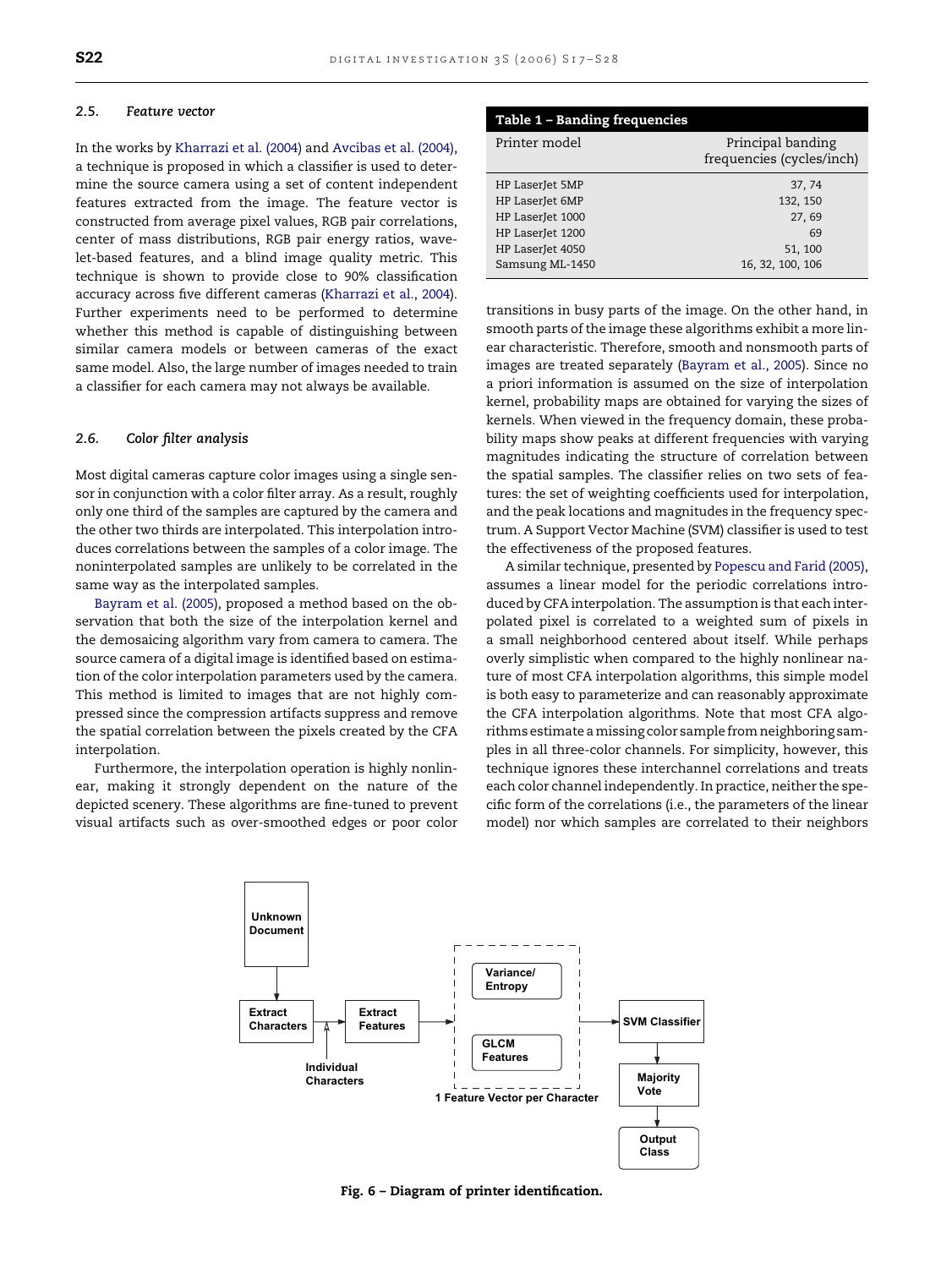<span id="page-6-0"></span>are known. To simultaneously estimate both, the expectation maximization (EM) algorithm is used [\(Dempster et al., 1977](#page-10-0)).

# 3. Characterization of printers

Printed material is a direct accessory to many criminal and terrorist acts. Examples include forgery or alteration of documents used for purposes of identity, security, or recording transactions. In addition, printed material may be used in the course of conducting illicit or terrorist activities. Examples include instruction manuals, team rosters, meeting notes, and correspondence. In both cases, the ability to identify the device or type of device used to print the material in question would provide a valuable aid for law enforcement and intelligence agencies. We also believe that average users need to be able to print secure documents, for example, boarding passes and bank transactions [\(Delp, 2002; Chiang et al., 2004, 2005;](#page-10-0) [Mikkilineni et al., 2006\)](#page-10-0).

Additionally, there are a number of applications in which it is desirable to be able to identify the technology, manufacturer, model, or even specific unit that was used to print a given document.

Forensic characterization of a printer involves finding intrinsic features in the printed document that are characteristic of that particular printer, model, or manufacturer's products. This is referred to as the intrinsic signature. The intrinsic signature requires an understanding and modeling of the printer mechanism, and the development of analysis tools for the detection of the signature in a printed page with arbitrary content [\(Ali et al., 2003, 2004; Mikkilineni et al., 2004a,b,](#page-9-0) [2005a,b; Arslan et al., 2005\)](#page-9-0).

Techniques that use the print quality defect known as banding in electrophotographic (EP) printers as an intrinsic signature to identify the model and manufacturer of the printer have been previously reported by [Mikkilineni et al. \(2004a\)](#page-10-0) and [Ali et al. \(2003, 2004\).](#page-9-0) We showed that different printers have different sets of banding frequencies that are dependent upon brand and model. This feature is relatively easy to estimate from documents with large midtone regions. However, it is difficult to estimate the banding frequencies from the text. The reason for this is that the banding feature is present in only the process direction and in printed areas. The text acts as a high energy noise source upon which the low energy banding signal is added.

One solution for identifying intrinsic signatures in text, previously reported by [Mikkilineni et al. \(2004b, 2005a,b\),](#page-10-0) is

| Table 2 - Printers used for classification |                   |            |  |  |  |
|--------------------------------------------|-------------------|------------|--|--|--|
| Manufacturer                               | Model             | <b>DPI</b> |  |  |  |
| <b>Brother</b>                             | h <sub>1440</sub> | 1200       |  |  |  |
| HP                                         | lj4050            | 600        |  |  |  |
| Lexmark                                    | e320              | 1200       |  |  |  |
| HP                                         | lj1000            | 600        |  |  |  |
| HP                                         | lj1200            | 600        |  |  |  |
| HP                                         | 1j5M              | 600        |  |  |  |
| HP                                         | lj6MP             | 600        |  |  |  |
| Minolta                                    | 1250W             | 1200       |  |  |  |
| Okidata                                    | 14e               | 600        |  |  |  |
| Samsung                                    | ml1430            | 600        |  |  |  |

to find a feature or set of features, which can be measured over smaller regions of the document such as individual text characters. If the print quality defects are modeled as a texture in the printed areas of the document, then texture features can be used to classify the document. These types of features can be more easily estimated over small areas such as inside a text character.

An understanding of the EP (laser) printing process is necessary in order to gain insight into the types of features that can be used to describe these printers. The first thing to note is that in the printed output from any printer there exist defects caused by electromechanical fluctuations or imperfections in the print mechanism [\(Ali et al., 2003](#page-9-0)). Because these ''print quality defects'' are directly related to the printer mechanism, they can also be viewed as an intrinsic signature of the printer. The major components of these intrinsic signatures are stable over time and independent of the consumables in the printer.

[Fig. 4](#page-3-0) shows a side view of a typical EP printer. The print process has six steps. The first step is to uniformly charge an optical photoconductor (OPC) drum. Next, a laser scans the drum and discharges specific locations on the drum. The discharged locations on the drum attract toner particles, which are then attracted to the paper that has an opposite charge. Next, the paper with the toner particles on it passes through a fuser and pressure roller, which melt and permanently affix the toner to the paper. Finally, a blade or brush cleans any excess toner from the OPC drum.

In EP printing, some causes of the artifacts in the printed output are fluctuations in the angular velocity of the OPC drum, gear eccentricity, gear backlash, and polygon mirror wobble. These imperfections in the printer are directly tied to the electromechanical properties of the printer and create corresponding fluctuations in the developed toner on the

| train\test        | lj5m | lj6mp | lj1000   | lj1200 | E320     | ml1430 | ml1450 | hl1440 | 1250w    | 14e | <b>Output class</b> |
|-------------------|------|-------|----------|--------|----------|--------|--------|--------|----------|-----|---------------------|
| lj5m              | 296  | 2     | 0        |        | 0        |        | 0      | 0      | 0        |     | $0$ lj5m            |
| lj6mp             |      | 256   | 6        | 0      | 17       | 0      | 0      | 15     | 5        |     | $0$ lj6mp           |
| lj1000            | 2    | 2     | 284      | 12     | O        | 0      | 0      |        | 0        |     | $0$ lj1000          |
| lj1200            |      | 2     | 2        | 289    | $\Omega$ | 0      |        |        | 0        |     | $0$ lj1200          |
| E320              |      | 0     | $\Omega$ | 0      | 300      | 0      |        | U      | $\Omega$ |     | 0 E320              |
| ml1430            |      | 0     | $\Omega$ | 0      | 0        | 299    | 0      |        | $\Omega$ |     | $0$ ml1430          |
| ml1450            |      | 0     | $\Omega$ | 0      | 0        | 0      | 300    |        | $\Omega$ |     | $0$ ml1450          |
| hl1440            | 0    | 28    | $\Omega$ | 0      | 0        | 5      | 2      | 259    | 6        |     | 0 hl1440            |
| 1250 <sub>w</sub> | 0    | 0     | $\Omega$ | 0      | $\Omega$ | 0      | N      | 3      | 292      |     | 5 1250w             |
| 14e               | 0    | 0     | 0        | 0      | 0        | 0      | 0      | 17     | 67       |     | 216 14e             |

Fig. 7 – Classification results using 300 ''e''s from 12 point Times text documents.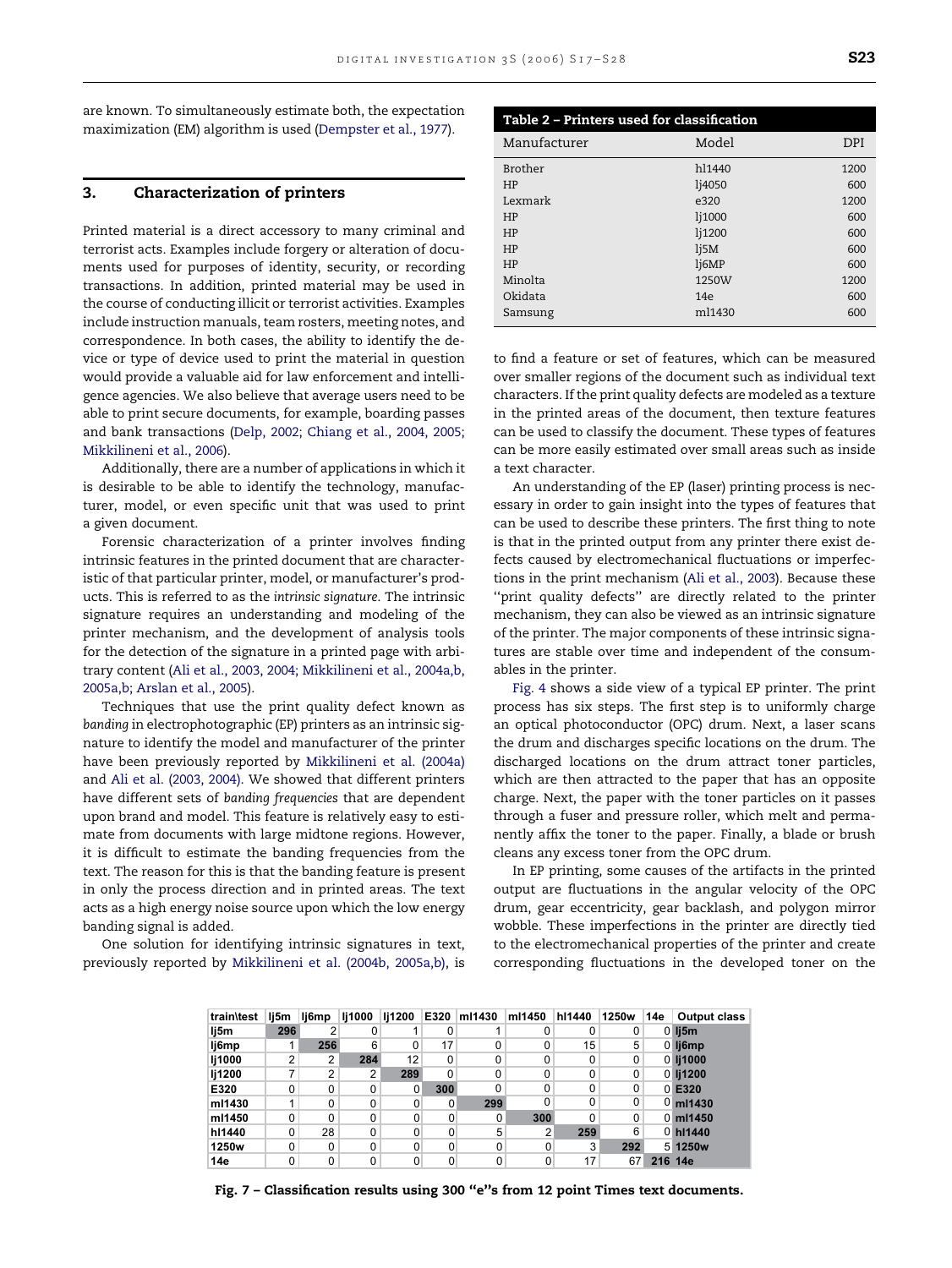<span id="page-7-0"></span>

printed page [\(Lin et al., 2002; Chen and Chiu, 2001](#page-10-0)). The fluctuations in the developed toner can be modeled as a texture. Since the mechanical properties that contribute the most to these fluctuations, such as gear ratios, do not change over time, they can be used reliably to intrinsically identify a printer. In the following sections, two techniques for identifying the printer, which created a document, are described.

#### 3.1. Halftone images

In EP printing, the major artifact in the printed output is banding, which is defined as artifacts due to quasiperiodic fluctuations in process direction parameters in the printer. These are primarily due to fluctuations in the angular velocity of the OPC drum and result in non-uniform scan line spacing. This causes a corresponding fluctuation in the developed toner on the printed page ([Lin et al., 2002\)](#page-10-0). The banding artifact appears as alternating light and dark bands perpendicular to the process direction (the direction the paper passes through the printer). The main cause of banding is electromechanical fluctuations in the printer mechanism, mostly from gear backlash. Because these fluctuations are related to the gearing, the banding frequencies present in the printed page directly reflect mechanical properties of the printer.

To estimate the banding frequencies of an EP printer, test pages with midtone graylevel patches created using a line fill pattern were printed and analyzed ([Ali et al., 2003\)](#page-9-0). These patterns were printed on a set of EP printers and then each pattern was scanned at 2400 dpi. Each scanned image, img(i, j), was then projected horizontally to produce  $proj(i)$  =  $\sum_j$  img $(i, j)$  shown in [Fig. 5](#page-4-0)a. Fourier analysis of the projections was then obtained such as in [Fig. 5](#page-4-0), which shows spikes at 132 cycles/inch and 150 cycles/inch. [Table 1](#page-5-0) shows a list of printers and their principle banding frequencies as found by this method.

Detection and measurement of the banding signal in documents with large midtone regions, such as those with graphic art, can easily be done using methods similar to that used to produce [Table 1.](#page-5-0)

#### 3.2. Forensic characterization of printed text

Detection of the banding signal in text is difficult because the power of the banding signal is small with respect to the text, and because only a limited number of cycles of the banding signal can be captured within the height of one text character. Instead, all the print quality defects, including the banding, are lumped together and considered a texture in the printed regions of the document. Features are then extracted from this texture to be used as an intrinsic signature of the printer.

Features are extracted from individual printed characters, in particular, the letter ''e''s in a document. The reason for this is that ''e'' is the most frequently occurring character in the English language. Each character is very small, about 180  $\times$  160 pixels and is non-convex, so it is difficult to perform any meaningful filtering operations in either the pixel or



Fig. 9 – Power spectrum produced by the circuit model. The carrier frequency of the probe signal is 246 MHz.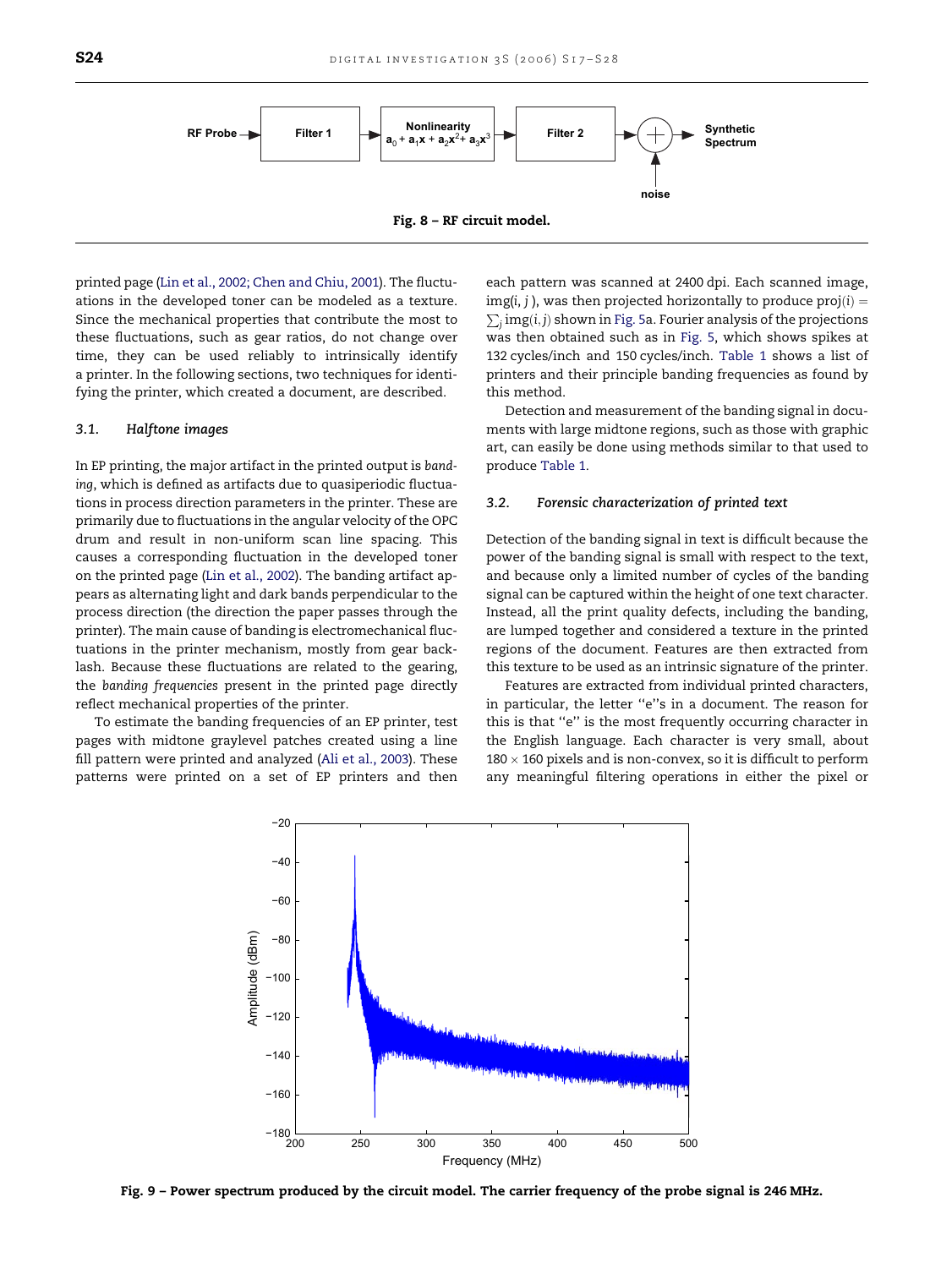<span id="page-8-0"></span>transform domain if the area of interest is only the printed region of each character. To model the texture in the printed regions, gray level co-occurrence texture features, as described by [Haralick et al. \(1973\)](#page-10-0) and [Conners et al. \(1984\)](#page-10-0), as well as two pixel based features are used [\(Mikkilineni et al., 2005a\)](#page-10-0).

Gray level co-occurrence texture features assume that the texture information in an image is contained in the overall spatial relationships among the pixels in the image [\(Haralick](#page-10-0) [et al., 1973](#page-10-0)). This is done by first generating the Graylevel Co-occurrence Matrix (GLCM). This is an estimate of the second order probability density function of the pixels in the image. The features are statistics obtained from the GLCM as described by [Mikkilineni et al. \(2005a\).](#page-10-0)

[Fig. 6](#page-5-0) shows the block diagram of the printer identification scheme for text documents proposed by [Mikkilineni et al.](#page-10-0) [\(2005a\).](#page-10-0) Given a document with an unknown source, referred to as the unknown document, this process can be used to identify the printer that created it. For testing purposes, the Forensic Monkey Text Generator (FMTG) described by [Mikkilineni](#page-10-0) [et al. \(2004a\)](#page-10-0) is used to create random documents with known statistics to be classified.

The first step is to scan the document at 2400 dpi with 8 bits/pixel (grayscale). Next, all the letter ''e''s in the document are extracted. A set of features are extracted from each character forming a feature vector for each letter ''e'' in the document. Each feature vector is then classified individually using a support vector machine (SVM) classifier.

The SVM classifier is trained with 5000 known feature vectors. The training set is made up of 500 feature vectors from each of 10 printers listed in [Table 2](#page-6-0). Each of these feature vectors generated are independent of one another.

Let  $\Psi$  be the set of all printers  $\{\alpha_1, \alpha_2, ..., \alpha_n\}$  (in our work these are the 10 printers shown in [Table 2.](#page-6-0) For any  $\phi \in \Psi$ , let  $c(\phi)$  be the number of "e"s classified as being printed by printer  $\phi$ . The final classification is decided by choosing  $\phi$  such that  $c(\phi)$  is maximum. In other words, a majority vote is performed on the resulting classifications from the SVM classifier.

Using this process with the GLCM feature set, a high classification rate can be achieved between the 10 printers listed in [Table 2.](#page-6-0) A classification matrix showing these results using 300 letter ''e''s from 12 point Times documents is shown in [Fig. 7.](#page-6-0) Each entry of the matrix is the number of ''e''s out of the 300 in the test document that were classified as the printer listed at the heading of its column.

In [Mikkilineni et al. \(2005b\)](#page-10-0), the performance of this printer identification technique was tested for other font sizes, font types, paper types, and age difference between training and testing data sets. The classification results in these cases remain near 90% except for the case where the training data are older than the testing data, in which case the classification rate is near 70%.

# 4. Characterization of RF devices

In certain situations, it is of interest to remotely identify the types of devices that are located in an environment. In order to detect wireless devices, the environment must be probed. This reduces to a problem of determining the properties of an RF circuit by sending it a specially designed probe signal

| Table 3 - Coefficient values used in circuit model, where |  |
|-----------------------------------------------------------|--|
| $\mu = 10^{-6}$                                           |  |

|                | Circuit 1        | Circuit 2        | Circuit 3  | Circuit 4 | Circuit 5        |
|----------------|------------------|------------------|------------|-----------|------------------|
| a <sub>0</sub> | $1900\mu$        | 190000µ          | $19\mu$    | $3800\mu$ | $2850\mu$        |
| a <sub>1</sub> | $3\mu$           | $300\mu$         | $0.03\mu$  | 6μ        | 4.5 <sub>µ</sub> |
| a <sub>2</sub> | 1.5 <sub>µ</sub> | 150 <sub>µ</sub> | $0.015\mu$ | $3\mu$    | $2.25\mu$        |
| $a_3$          | 1.5 <sub>µ</sub> | 150 <sub>µ</sub> | $0.015\mu$ | $3\mu$    | $2.25\mu$        |
|                |                  |                  |            |           |                  |

and examining the re-emitted RF signal from the device. The re-emitted signal contains unique distortion that is generated by nonlinearities in the RF circuitry of the device. This distortion is used to characterize the device.

The probe signal is specially designed to produce intermodulation distortion (IMD) products [\(Pedro and Carvalho,](#page-10-0) [2003](#page-10-0)) in the circuitry of the RF device. IMD products are produced when a two-toned probe signal encounters nonlinear components in a device. A two-toned signal refers to a signal composed of two sinusoids at different frequencies  $f_1$  and  $f_2 = f_1 + \Delta$ , where  $\Delta$  is the two-tone offset value. A simplified model of a nonlinear device is represented by a power series [\(Steer and Khan, 1983\)](#page-10-0) as defined in Eq. (3). In the frequency domain, the power series is used to identify the frequency locations of the IMD products [\(Generalized power series](#page-10-0) [analysis of intermodulation distortion in a mesfet amplifier:](#page-10-0) [simulation and experiment, 1987](#page-10-0)). The IMD product locations are defined by Eq. (4) and the order of the IMD product is defined as  $o = |n_1| + |n_2|$  ([Golikov et al., 2001](#page-10-0)), where  $n_1$  and  $n_2$ are integers

$$
y(t) = \sum_{i=0}^{N} a_i x(t)^i
$$
 (3)

$$
f_{\rm imd} = \pm n_1 f_1 \pm n_2 f_2 \tag{4}
$$

A circuit model is used to simulate the front-end of an RF circuit, as shown in [Fig. 8.](#page-7-0) The power series of order three is used to model the nonlinearities in the circuit. The coefficients  $a_0$ ,  $a_1$ ,  $a_2$ , and  $a_3$  characterize the circuit. Both filters have the same frequency response characteristics. The noise is modelled by a Gaussian Random Variable, N( $\mu$ ,  $\sigma^2$ ). This model generates a power spectrum using the fast Fourier transform. The power spectrum contains IMD products that are created by the power series equation. An example of this power spectrum is shown in [Fig. 9](#page-7-0).

Five circuit models are created. The coefficients used in each circuit model are shown in Table 3. Each coefficient is responsible for producing amplitude peaks of the IMD products. The coefficients for Circuit 1 are chosen to model experimental data ([Martone and Delp, 2006\)](#page-10-0). The coefficients for the

| <b>Table 4 – Feature extraction details</b> |                  |           |                       |  |  |  |
|---------------------------------------------|------------------|-----------|-----------------------|--|--|--|
| Feature                                     | Location         | IMD order | Feature value         |  |  |  |
|                                             |                  |           | $y_1 = V(f_1)$        |  |  |  |
| 2                                           | $\mathfrak{f}_2$ |           | $y_2 = V(f_2)$        |  |  |  |
| 3                                           | $2f_1 - f_2$     | κ         | $y_3 = V(2f_1 - f_2)$ |  |  |  |
|                                             | $2f_2 - f_1$     | κ         | $y_4 = V(2f_2 - f_1)$ |  |  |  |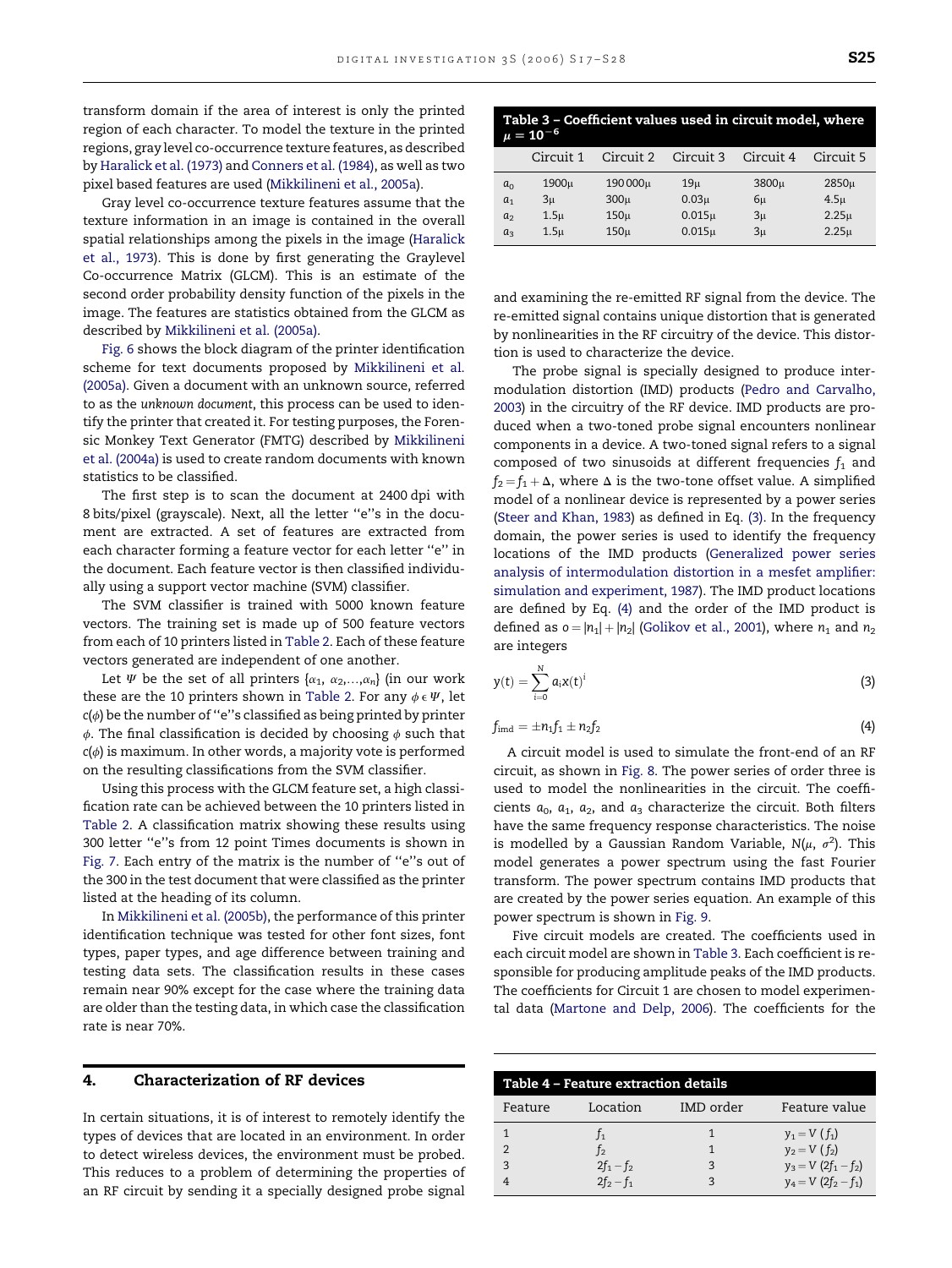<span id="page-9-0"></span>

| Table 5 - Average feature values in data set 1 (all entries<br>are in units of dBm) |          |          |                |                |  |  |
|-------------------------------------------------------------------------------------|----------|----------|----------------|----------------|--|--|
| Circuit                                                                             | $y_1$    | $y_2$    | y <sub>3</sub> | Y <sub>4</sub> |  |  |
| 1                                                                                   | $-36.09$ | $-36.03$ | $-50.27$       | $-50.07$       |  |  |
| $\mathfrak{D}$                                                                      | 3.91     | 397      | $-10.27$       | $-10.07$       |  |  |
| 3                                                                                   | $-76.11$ | $-75.94$ | $-90.31$       | $-90.06$       |  |  |
| 4                                                                                   | $-30.12$ | $-30.09$ | $-44.22$       | $-44.10$       |  |  |
| 5                                                                                   | $-32.58$ | $-32.67$ | $-46.69$       | $-46.63$       |  |  |

remaining circuits are chosen based on the coefficients of Circuit 1. The coefficients for Circuit 2 are chosen to create amplitude peaks far greater than those produced by Circuit 1. The coefficients for Circuit 3 are chosen to create amplitude peaks far less than those produced by Circuit 1. Circuit 4 and Circuit 5 create amplitude peaks similar to the amplitude peaks of Circuit 1.

Multiple power spectra are generated by varying the carrier frequency  $f_1$  in the probe signal. The energy values in the power spectra are dependent on  $f_1$ . A power spectrum is therefore denoted as  $S_{f_1}$ .  $f_1$  ranges from 241 MHz to 499 MHz in increments of 0.5 MHz (this creates 517 power spectra). The amplitude values in each power spectrum are denoted by y, where  $y(f) = V_{f_1}(f)$ . The function  $V_{f_1}(\cdot)$  returns the amplitude at frequency f, where f ranges from 240 MHz to 500 MHz.

Two data sets are created for each RF circuit model. Data set 1, denoted as  $DS1<sub>i</sub>$ , contains 517 spectra for each circuit j. The noise created for the power spectra of data set 1 is N(2, 2.5).<sup>1</sup> Data set 2, denoted as  $DS2<sub>i</sub>$ , contains 517 spectra for each circuit j. The noise created for the power spectra of data set 2 is  $N(0, 2)$ .

#### 4.1. Feature extraction and results

For a given power spectrum, four amplitudes are extracted and used as features. The amplitudes are extracted based on the locations of the first and third order IMD products. Feature extraction details are shown in [Table 4](#page-8-0). The four features are then used to form a feature vector as follows:  $Y = [y_1 y_2 y_3 y_4]$ . A feature vector is formed for each power spectrum in  $DS1<sub>j</sub>$ and DS2<sub>j</sub>. The average feature values for DS1<sub>j</sub> are shown in Table 5. This table shows that the features from Circuits 4 and 5 are close in value. The average feature values for  $DS2<sub>i</sub>$ are similar (within 2 dBm) to the values in Table 5.

Six classification systems are used to classify the feature vectors: SVM, binary tree classifier (BTC), distance classifier ([Fukunaga, 1990\)](#page-10-0), Gaussian maximum likelihood classifier (GMLC) [\(Hoffbeck and Landgrebe, 1995](#page-10-0)), Parzen-window classifier, and a K nearest neighbor (K-NN) classifier. The feature vectors from  $DS1_i$  are used to train the classifiers. The feature vectors from  $DS2<sub>i</sub>$  are used to test the classifiers.

The classification results are shown in Table 6. These results are explained by examining the mean of each feature for each circuit as shown in Table 5. The average feature values for circuits 2 and 3 are well separated thereby leading to a perfect classification. The average feature values between

| Table 6 - Classification results |       |      |      |       |       |
|----------------------------------|-------|------|------|-------|-------|
| Circuit                          | 1     | 2    | 3    | 4     | 5     |
| <b>SVM</b>                       | 99.4% | 100% | 100% | 90.9% | 95.7% |
| <b>BTC</b>                       | 98.1% | 100% | 100% | 67.7% | 89.0% |
| Distance                         | 99.8% | 100% | 100% | 80.7% | 92.6% |
| GMLC                             | 99.8% | 100% | 100% | 81.8% | 92.5% |
| Parzen                           | 99.8% | 100% | 100% | 82.0% | 93.6% |
| $K-NN$                           | 99.8% | 100% | 100% | 82.4% | 93.4% |

Circuits 1, 4, and 5 are close and result in classification errors. The majority of the errors are for Circuits 4 and 5 since their amplitudes are similar.

# 5. Conclusion

Forensic characterization of devices is important in many situations today and will continue to be important for many more devices in the future. We have presented an overview of current characterization techniques for digital cameras, printers, and RF devices. All of these techniques follow the general forensic characterization framework shown in [Fig. 1](#page-1-0). This framework, we believe, can be applied to many other types of devices and systems.

references

- Ali GN, Chiang P-J, Mikkilineni AK, Allebach JP, Chiu GT-C, Delp EJ. Intrinsic and extrinsic signatures for information hiding and secure printing with electrophotographic devices. In: Proceedings of the IS&T's NIP19: International Conference on Digital Printing Technologies, vol. 19. New Orleans, LA; September 2003. p. 511–5.
- Ali GN, Chiang P-J, Mikkilineni AK, Chiu GT-C, Delp EJ, Allebach JP. Application of principal components analysis and gaussian mixture models to printer identification. In: Proceedings of the IS&T's NIP20: International Conference on Digital Printing Technologies, vol. 20. Salt Lake City, UT; October/November 2004. p. 301–5.
- Arslan O, Kumontoy RM, Chiang P-J, Mikkillineni AK, Allebach JP, Chiu GT-C, et al. Identification of inkjet printers for forensic applications. In: Proceedings of the IS&T's NIP21: International Conference on Digital Printing Technologies, vol. 21. Baltimore, MD; October 2005. p. 235–8.
- Avcibas I, Memon ND, Ramkumar M, Sankur B. A classifier design for detecting image manipulations. In: Proceedings of the IEEE International Conference on Image Processing; 2004. p. 2645–8.
- Bayram S, Sencar H, Memon N, Avcibas I. Source camera identification based on cfa interpolation. In: Proceedings of the IEEE International Conference on Image Processing; 2005. p. 69–72.
- Blythe P, Fridrich J. Secure digital camera. Digital Forensic Research Workshop, Baltimore, MD; August 2004.
- Chen C-L, Chiu GT-C. Banding reduction in electrophotographic process. In: Proceedings of the IEEE/ASME International Conference on Advanced Intelligent Mechatronics, vol. 1; July 2001. p. 81–6.
- Chiang P-J, Ali GN, Mikkilineni AK, Chiu GT-C, Allebach JP, Delp EJ. Extrinsic signatures embedding using exposure modulation for information hiding and secure printing in electrophotographic devices. Proceedings of the IS&T's NIP20: International

 $^{\rm 1}$  Mean and variance of the noise are in units of dBm.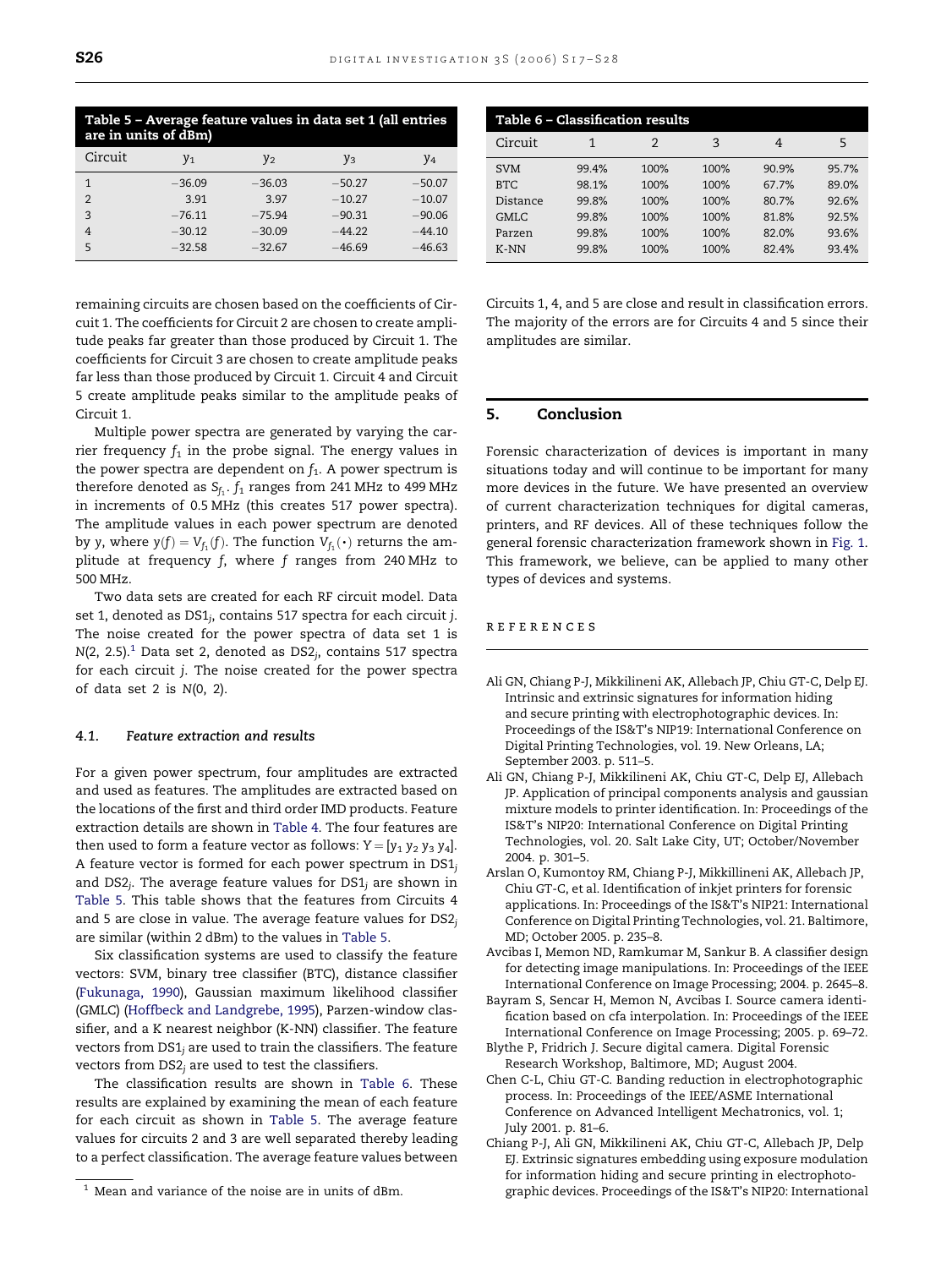<span id="page-10-0"></span>Conference on Digital Printing Technologies, vol. 20. Salt Lake City, UT; October/November 2004. p. 295–300.

- Chiang P-J, Mikkilineni AK, Arslan O, Kumontoy RM, Chiu GT-C, Delp EJ, et al. Extrinsic signature embedding in text document using exposure modulation for information hiding and secure printing in electrophotography. In: Proceedings of the IS&T's NIP21: International Conference on Digital Printing Technologies, vol. 21. Baltimore, MD; October 2005. p. 231–4.
- Conners RW, Trivedi MM, Harlow CA. Segmentation of a highresolution urban scene using texture operators. Computer Vision, Graphics, and Image Processing 1984;25:273–310.
- Delp EJ. Is your document safe: an overview of document and print security. In: Proceedings of the IS&T International Conference on Non-Impact Printing, San Diego, CA; September 2002.
- Dempster AP, Laird NM, Rubin DB. Maximum likelihood from incomplete data via the EM algorithm. Journal of the Royal Statistical Society 1977;39, no. 1:1–38.
- Digital bullet scratches for images. In: Proceedings of the IEEE International Conference on Image Processing; 2005. p. 65–8.
- Fukunaga K. Introduction to statistical pattern recognition. San Diego, CA: Academic Press; 1990.
- Generalized power series analysis of intermodulation distortion in a mesfet amplifier: simulation and experiment. IEEE Transactions on Microwave Theory and Techniques December 1987; 35:1248–55.
- Geradts ZJ, Bijhold J, Kieft M, Kurosawa K, Kuroki K, Saitoh N. Methods for identification of images acquired with digital cameras. In: Bramble SK, Carapezza EM, Rudin LI, editors. Enabling technologies for law enforcement and security, vol. 4232, no. 1.. SPIE Press; 2001. p. 505–12.
- Golikov V, Hienonen S, Vainikainen P. Passive intermodulation distortion measurements in mobile communication antennas. In: Vehicular Technology Conference, 2001, vol. 4; October 2001. p. 2623–5.
- Haralick RM, Shanmugam K, Dinstein I. Textural features for image classification. IEEE Transactions on Systems, Man, and Cybernetics November 1973;SMC-3, no. 6:610–21.
- Hoffbeck J, Landgrebe D. Covariance estimation for classifying high dimensional data. In: International Geoscience and Remote Sensing Symposium (IGARSS95), vol. 2; July 1995. p. 1023–5.
- Holst GC. CCD arrays, cameras, and displays. 2nd ed. USA: JCD Publishing & SPIE Press; 1998.
- Kharrazi M, Sencar HT, Memon ND. Blind source camera identification. In: Proceedings of the IEEE International Conference on Image Processing; 2004. p. 709–12.
- Lin G-Y, Grice JM, Allebach JP, Chiu GT-C, Bradburn W, Weaver J. Banding artifact reduction in electrophotographic printers by using pulse width modulation. Journal of Imaging Science and Technology July/August 2002;46, no. 4:326–37.
- Lukas J, Fridrich J, Goljan M. Determining digital image origin using sensor imperfections. In: Said A, Apostolopoulos JG, editors. Proceedings of the SPIE International Conference on Image and Video Communications and Processing, vol. 5685, no. 1. SPIE; 2005. p. 249–60.
- Lukas J, Fridrich J, Goljan M. Detecting digital image forgeries using sensor pattern noise. In: Proceedings of the SPIE International Conference on Security, Steganography, and Watermarking of Multimedia Contents VIII, vol. 6072. San Jose, CA; January 2006.
- Martone AF, Delp EJ. Forensic characterization of rf circuits. In: Proceedings of Government Microcircuit Applications and Critical Technology Conference 06 (GOMACTech-06), San Diego, California; March 2006. p. 224–7.
- Martone AF, Mikkilineni AK, Delp EJ. Forensics of things. In: Proceedings of the 2006 IEEE Southwest Symposium on Image Analysis and Interpretation, Denver, CO; March 2006. p. 149–52.
- Mihcak MK, Kozintsev I, Ramchandran K, Moulin P. Lowcomplexity image denoising based on statistical modeling of wavelet coefficients. IEEE Signal Processing Letters 1999;6, no. 12:300–3.
- Mikkilineni AK, Ali GN, Chiang P-J, Chiu GT-C, Allebach JP, Delp EJ. Signature-embedding in printed documents for security and forensic applications. In: Proceedings of the SPIE International Conference on Security, Steganography, and Watermarking of Multimedia Contents VI, vol. 5306. San Jose, CA; January 2004. p. 455–66.
- Mikkilineni AK, Chiang P-J, Ali GN, Chiu GT-C, Allebach JP, Delp EJ. Printer identification based on textural features. In: Proceedings of the IS&T's NIP20: International Conference on Digital Printing Technologies, vol. 20. Salt Lake City, UT; October/November 2004. p. 306–11.
- Mikkilineni AK, Chiang P-J, Ali GN, Chiu GT-C, Allebach JP, Delp EJ. Printer identification based on graylevel co-occurrence features for security and forensic applications. In: Proceedings of the SPIE International Conference on Security, Steganography, and Watermarking of Multimedia Contents VII, vol. 5681. San Jose, CA; March 2005. p. 430–40.
- Mikkilineni AK, Arslan O, Chiang P-J, Kumontoy RM, Allebach JP, Chiu GT-C, et al. Printer forensics using svm techniques. In: Proceedings of the IS&T's NIP21: International Conference on Digital Printing Technologies, vol. 21. Baltimore, MD; October 2005. p. 223–6.
- Mikkilineni AK, Chiang P-J, Suh S, Chiu GT-C, Allebach JP, Delp EJ. Information embedding and extraction for electrophotographic printing processes. In: Proceedings of the SPIE International Conference on Security, Steganography, and Watermarking of Multimedia Contents VIII, vol. 6072. San Jose, CA; January 2006. p. 385–96.
- Pedro J, Carvalho N. Intermodulation distortion in microwave and wireless circuits. Norwood, MA: Artech House, INC.; 2003.
- Popescu A, Farid H. Exposing digital forgeries in color filter array interpolated images. IEEE Transactions on Signal Processing 2005;53, no. 10:3948–59.
- Steer M, Khan P. An algebraic formula for the output of a system with large-signal, multifrequency excitation. Proceedings of the IEEE January 1983;71:177–9.

Nitin Khanna received the Bachelor of Technology degree in Electrical Engineering from the Indian Institute of Technology, Delhi, India, in 2005. He is currently working towards the Ph.D. degree in Electrical and Computer Engineering at Purdue University, West Lafayette, Indiana. His research interests include image processing and multimedia security.

Aravind K. Mikkilineni received the B.S. from Ohio State University, Columbus, in 2002 and the M.S. degree from Purdue University, West Lafayette, in 2004, both in Electrical and Computer Engineering. He is currently working toward the Ph.D. degree at Purdue University. His research interests include printed document security and sensor forensics.

Anthony F. Martone was born in Newton, New Jersey. In 1999, he received an A.S. degree and A.A.S. degree at the County College of Morris in Randolph, New Jersey. In 2001, Anthony received his B.S.E.E. (summa cum laude) degree at Rensselaer Polytechnic Institute in Troy, New York. Since 2002, he has been with the School of Electrical and Computer Engineering at Purdue University, West Lafayette, Indiana, where he is a graduate student in the direct Ph.D. program. His research interests include video databases, closed